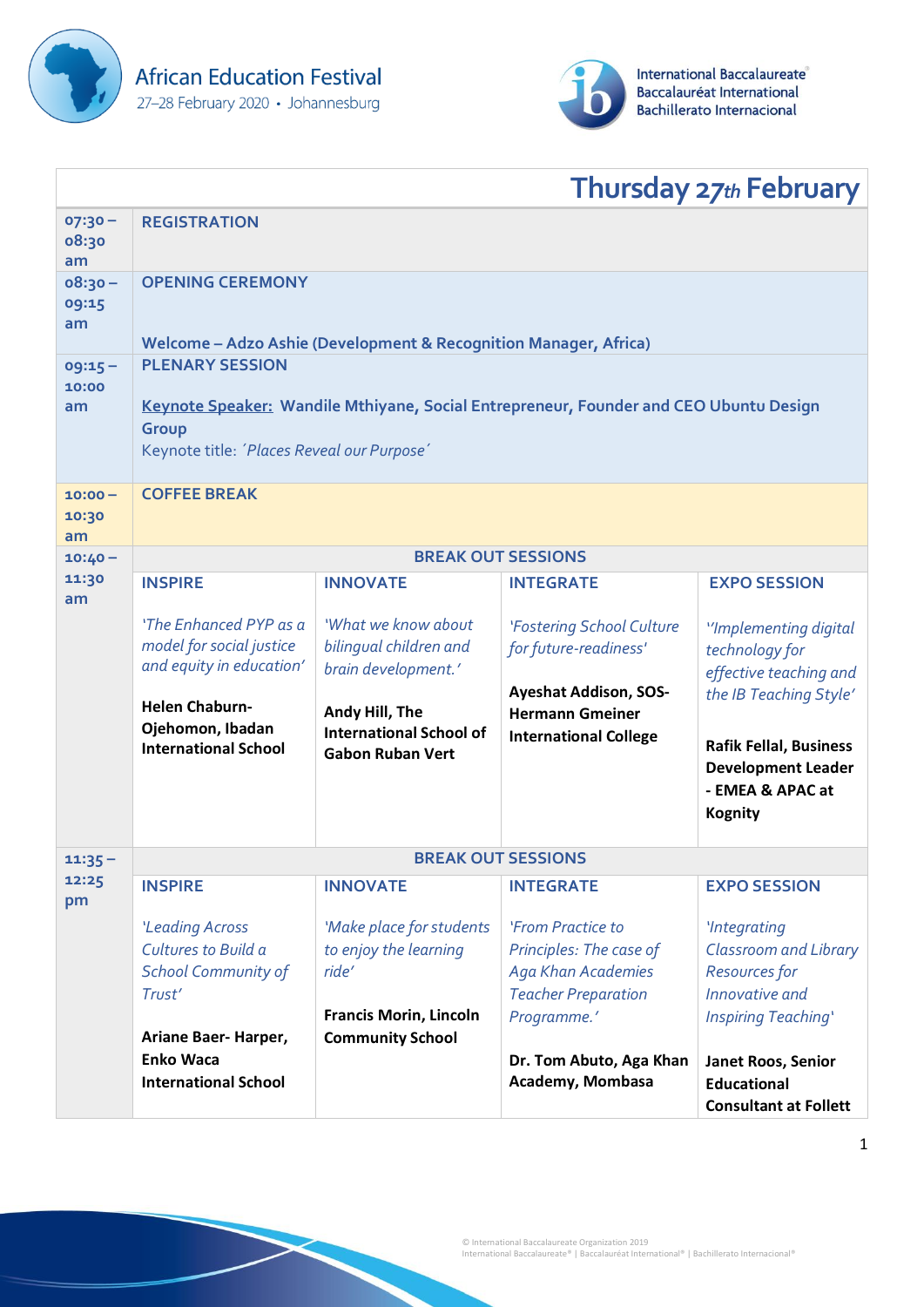| $12:30 -$<br>13:45                    | <b>LUNCH BREAK</b>                                                                                                                                                                                                                                                                        |                                                                                                                      |                                                                                                                                                                                                          |                                                                                                                                                                                |  |
|---------------------------------------|-------------------------------------------------------------------------------------------------------------------------------------------------------------------------------------------------------------------------------------------------------------------------------------------|----------------------------------------------------------------------------------------------------------------------|----------------------------------------------------------------------------------------------------------------------------------------------------------------------------------------------------------|--------------------------------------------------------------------------------------------------------------------------------------------------------------------------------|--|
| pm<br>$13:50 -$<br>14:40<br>pm        | <b>BREAK OUT SESSIONS</b>                                                                                                                                                                                                                                                                 |                                                                                                                      |                                                                                                                                                                                                          |                                                                                                                                                                                |  |
|                                       | <b>INSPIRE</b>                                                                                                                                                                                                                                                                            | <b>INNOVATE</b>                                                                                                      | <b>INTEGRATE</b>                                                                                                                                                                                         | <b>French Session</b>                                                                                                                                                          |  |
|                                       | 'From Content Control<br>to Concept: Effecting<br>major instructional<br>design reforms in a high<br>performing South<br>African independent<br>school'<br>Dr. Adrienne Watson<br>and Bronwyn<br>Desjardins, St<br><b>Stithians College</b>                                               | 'Inspiring Learning'<br>Darlene Fisher, New<br><b>England Association of</b><br><b>Schools and Colleges,</b><br>Inc. | 'How are you doing?<br>AISA's research-based<br>approach to Well-being in<br>21st Century Education.'<br>Dr. Peter Bateman,<br><b>Association of</b><br><b>International Schools in</b><br><b>Africa</b> | 'Leadership<br>pédagogique:<br>comprendre<br>l'écosystème de votre<br>établissement.'<br>Rémy Lamon, IBWS<br><b>Manager</b> at<br><b>International</b><br><b>Baccalaureate</b> |  |
| $14:45 -$<br>15:15<br>pm<br>$15:20 -$ | <b>COFFEE BREAK</b><br><b>BREAK OUT SESSIONS</b>                                                                                                                                                                                                                                          |                                                                                                                      |                                                                                                                                                                                                          |                                                                                                                                                                                |  |
| 16:15                                 | <b>INSPIRE</b>                                                                                                                                                                                                                                                                            | <b>INNOVATE</b>                                                                                                      | <b>INTEGRATE</b>                                                                                                                                                                                         | <b>INTEGRATE</b>                                                                                                                                                               |  |
| pm                                    | 'Success story from the<br>UK: How can the IB<br>Diploma Programme<br>support student<br>transition from school<br>to universities?'<br>Dr. Peter Fidczuk,<br><b>International</b><br><b>Baccalaureate</b>                                                                                | 'The Future of Skills'<br><b>Christine Hayes,</b><br>Pearson, Africa                                                 | 'Collaboration between IB<br>Schools in Africa to<br>enhance the learning<br>scope within Learning<br>Communities.'<br>Proserpina Dhlamini-<br><b>Fisher, Educational</b><br><b>Aspirations</b>          | "It's an illusion" - or is<br>it?<br>Sonia Jansen,<br><b>AdvTech - Crawford</b><br><b>Preparatory North</b><br>Coast                                                           |  |
| $16:25 -$<br>17.15<br>pm              | <b>PLENARY SESSION</b><br>Panel Session: Preparing the future generation for the 4th Industrial Revolution.<br><b>Perspectives from Educators, Professors and Professionals.</b><br>Moderator: Vedrana Pavletić, Development and Recognition Team Lead, Africa, Europe and Middle<br>East |                                                                                                                      |                                                                                                                                                                                                          |                                                                                                                                                                                |  |
| $17.45 -$<br>19.00                    | <b>COCKTAIL AND NETWORKING</b>                                                                                                                                                                                                                                                            |                                                                                                                      |                                                                                                                                                                                                          |                                                                                                                                                                                |  |



2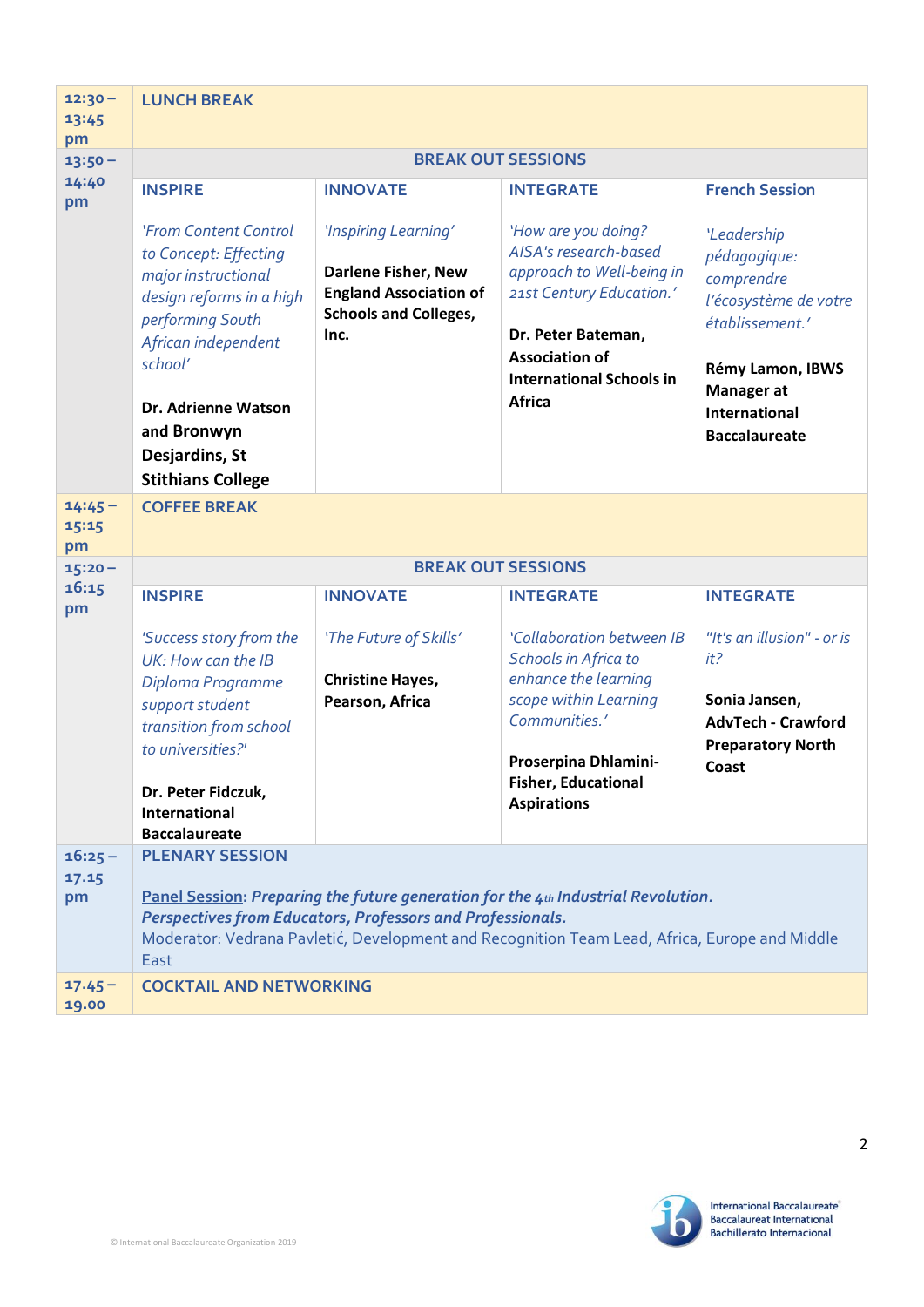

## **Friday 28th February**

| $08:30 -$<br>09:30<br>am | <b>PLENARY SESSION</b><br>Keynote Speaker: Conrad Hughes, Campus and Secondary Principal at the International School of<br>Geneva, La Grande Boissière<br>Keynote title: 'Critical Thinking in 2020 - How important is independent thought in today's information-<br>saturated world and how can we promote deep learning and meaningful critical thinking in schools?' |                                                                                                          |                                                                                                                     |                                                                                                |  |
|--------------------------|--------------------------------------------------------------------------------------------------------------------------------------------------------------------------------------------------------------------------------------------------------------------------------------------------------------------------------------------------------------------------|----------------------------------------------------------------------------------------------------------|---------------------------------------------------------------------------------------------------------------------|------------------------------------------------------------------------------------------------|--|
| $09:40 -$                | <b>BREAK OUT SESSIONS</b>                                                                                                                                                                                                                                                                                                                                                |                                                                                                          |                                                                                                                     |                                                                                                |  |
| 10:30<br>am              | <b>INSPIRE</b>                                                                                                                                                                                                                                                                                                                                                           | <b>INNOVATE</b>                                                                                          | <b>INTEGRATE</b>                                                                                                    | <b>INTEGRATE</b>                                                                               |  |
|                          | 'Leading Beyond<br>Borders'<br>Dr. Chris Muller,<br><b>Education University</b>                                                                                                                                                                                                                                                                                          | 'Creating a Shared<br>Community (Through<br>Action, PYP Exhibition,<br>every day classroom<br>practice)' | <b>Culture Matters: 'African</b><br>Connections'<br><b>Estelle Hughes, Africa</b><br><b>Learning International</b>  | 'Blending academic<br>and employment<br>related education.<br>How do we get the<br>right mix?' |  |
|                          | of Hong Kong and<br>Proserpina Dhlamini-<br><b>Fisher, Educational</b><br><b>Aspirations</b>                                                                                                                                                                                                                                                                             | Joanna Poweska<br>Laverick, Northside<br><b>Primary School</b>                                           | (ALI)                                                                                                               | Dolly Wanjiku and<br>Dr. Peter Fidczuk,                                                        |  |
|                          |                                                                                                                                                                                                                                                                                                                                                                          |                                                                                                          |                                                                                                                     | <b>Development and</b><br><b>Recognition at</b><br>International<br><b>Baccalaureate</b>       |  |
| $10:30 -$<br>11.00<br>am | <b>COFFEE BREAK</b>                                                                                                                                                                                                                                                                                                                                                      |                                                                                                          |                                                                                                                     |                                                                                                |  |
| $11:10 -$                |                                                                                                                                                                                                                                                                                                                                                                          |                                                                                                          | <b>BREAK OUT SESSIONS</b>                                                                                           |                                                                                                |  |
| 12:00<br>pm              | <b>INSPIRE</b>                                                                                                                                                                                                                                                                                                                                                           | <b>INNOVATE</b>                                                                                          | <b>INTEGRATE</b>                                                                                                    | <b>EXPO SESSION -</b><br><b>ManageBac</b>                                                      |  |
|                          | 'The ALA Story: Raising<br>a generation of leaders<br>for Africa'                                                                                                                                                                                                                                                                                                        | 'Promoting Critical and<br><b>Conceptual Thinking</b><br>and Learning in the<br>classroom'               | <b>Culture Matters: 'IB Values</b><br>For Africa'<br><b>Estelle Hughes, Africa</b><br><b>Learning International</b> | Integrating curriculum<br>into your learning<br>management system<br>– ManageBac               |  |
|                          | Hatim Eltayeb, African<br><b>Leadership Academy</b>                                                                                                                                                                                                                                                                                                                      | Kemble Elliot, Redhill<br><b>High School</b>                                                             | (ALI)                                                                                                               | Paul Bishop,<br>International<br><b>Account Manager -</b><br><b>EMEA at ManageBac</b>          |  |
|                          | <b>BREAK OUT SESSIONS</b>                                                                                                                                                                                                                                                                                                                                                |                                                                                                          |                                                                                                                     |                                                                                                |  |